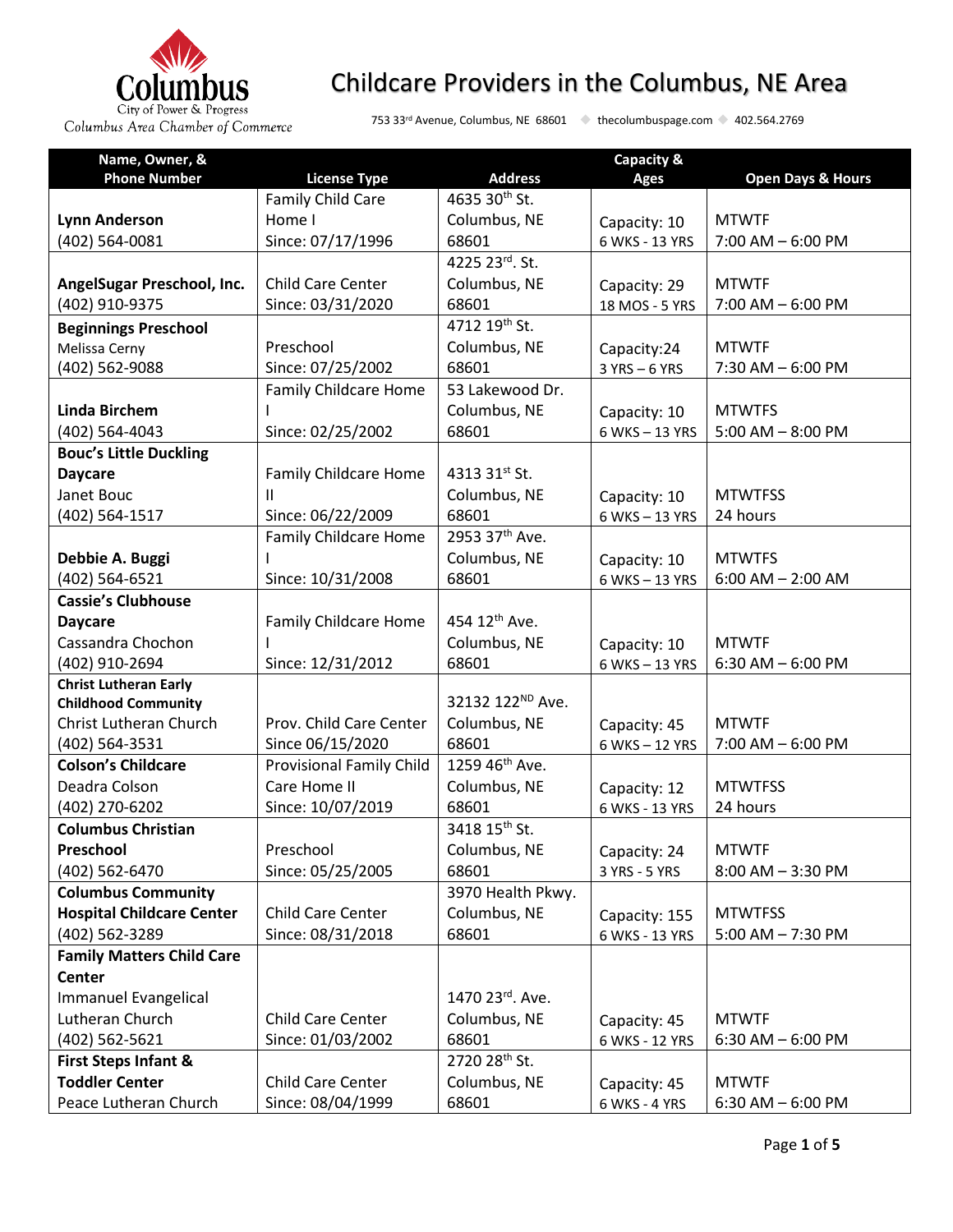

| Name, Owner, &                 |                                 |                            | Capacity &     |                              |
|--------------------------------|---------------------------------|----------------------------|----------------|------------------------------|
| <b>Phone Number</b>            | <b>License Type</b>             | <b>Address</b>             | <b>Ages</b>    | <b>Open Days &amp; Hours</b> |
| (402) 562-8437                 |                                 |                            |                |                              |
|                                |                                 |                            |                |                              |
|                                |                                 |                            |                |                              |
|                                | Family Child Care               | 664 3rd Ave.               |                |                              |
| <b>Sandra Follette</b>         | Home I                          | Columbus, NE               | Capacity: 10   | <b>MTWTF</b>                 |
| (402) 564-3788                 | Since: 07/13/2003               | 68601                      | 6 WKS - 13 YRS | 4:30 AM $-$ 6:00 PM          |
|                                | Family Child Care               | 3259 45th Ave.             |                |                              |
| Jamie L. Gengler               | Home I                          | Columbus, NE               | Capacity: 10   | <b>MTWTF</b>                 |
| (402) 563-7910                 | Since: 08/31/2008               | 68601                      | 6 WKS - 13 YRS | 7:00 AM - 5:30 PM            |
|                                | Family Child Care               | 254 20 <sup>th</sup> Ave.  |                |                              |
| <b>Donna Gray</b>              | Home I                          | Columbus, NE               | Capacity: 10   | <b>MTWTF</b>                 |
| (402) 564-9370                 | Since: 10/09/1999               | 68601                      | 6 WKS - 13 YRS | $6:00$ AM $-$ 9:00 PM        |
|                                | Family Child Care               | 3108 16 <sup>th</sup> ST.  |                |                              |
| <b>Karla Heithoff</b>          | Home I                          | Columbus, NE               | Capacity: 6    | <b>MTWTF</b>                 |
| (402) 201-2370                 | Since: 11/13/1996               | 68601                      | 6 WKS - 13 YRS | $6:00$ AM $-$ 9:00 PM        |
| <b>Immanuel Day Care</b>       |                                 |                            |                |                              |
| Immanuel Evangelical           |                                 | 2965 26TH Ave.             |                |                              |
| Lutheran Church                | <b>Child Care Center</b>        | Columbus, NE               | Capacity: 175  | <b>MTWTF</b>                 |
| (402) 564-7407                 | Since: 01/08/2001               | 68601                      | 3 YRS - 12 YRS | $6:00$ AM $-6:00$ PM         |
| <b>Jacqueline's Day Care</b>   | Family Child Care               | 318 Dawn Dr.               |                |                              |
| Jacqueline Harnisch            | Home I                          | Columbus, NE               | Capacity: 10   | <b>MTWTF</b>                 |
| (605) 760-0578                 | Since: 10/31/2017               | 68601                      | 6 WKS - 13 YRS | $5:30$ AM $-5:30$ PM         |
| Jill Ainsworth - Daycare       | <b>Family Child Care</b>        | 3164 East 17th Ave.        |                |                              |
| Jill Ainsworth                 | Home I                          | Columbus, NE               | Capacity: 10   | <b>MTWTF</b>                 |
| (402) 270-0122                 | Since: 10/31/2014               | 68601                      | 6 WKS - 13 YRS | $6:00$ AM $-6:00$ PM         |
| <b>Judy's Daycare</b>          | Family Child Care               | 2078 East 8th St.          |                |                              |
| <b>Judy Coffey</b>             | Home I                          | Columbus, NE               | Capacity: 10   | <b>MTWTFSS</b>               |
| (402) 564-8434                 | Since: 05/31/2008               | 68601                      | 6 WKS - 13 YRS | $6:30$ AM $-9:30$ PM         |
| <b>Kid's Express Childcare</b> |                                 | 3790 26 <sup>th</sup> Ave. |                |                              |
| <b>Center</b> Cheryl Mueller   | <b>Child Care Center</b>        | Columbus, NE               | Capacity: 32   | <b>MTWTFS</b>                |
| (402) 564-5445                 | Since: 03/25/2009               | 68601                      | 6 WKS - 13 YRS | $4:30$ AM $- 12:00$ AM       |
| <b>Kiddie Korral Kid Kare</b>  | Family Child Care               | 1703 8 <sup>th</sup> St.   |                |                              |
| Jennifer Quigley               | Home II                         | Columbus, NE               | Capacity: 12   | <b>MTWTFSS</b>               |
| (402) 564-0774                 | Since: 10/14/2003               | 68601                      | 6 WKS - 13 YRS | 24 hours                     |
|                                | Family Child Care               | 1721 14th St.              |                |                              |
| Lagina Kozak                   | Home I                          | Columbus, NE               | Capacity: 10   | <b>MTWTFSS</b>               |
| (402) 910-2396                 | Since: 09/29/1996               | 68601                      | 6 WKS - 13 YRS | 24 hours                     |
|                                |                                 | 366 S Deer Creek           |                |                              |
| Learn, Laugh, Love             | <b>Provisional Family Child</b> | PI.                        |                |                              |
| Kristin Bierman                | Care Home I                     | Columbus, NE               | Capacity: 10   | <b>MTWTF</b>                 |
| $(402)$ 910-                   | Since: 06/05/2020               | 68601                      | 6 WKS-13 YRS   | $6:00$ AM $-6:00$ PM         |
| <b>Little Angels</b>           | Family Child Care               | 1156 45 <sup>th</sup> Ave. |                |                              |
| Maday del Rosario              | Home II                         | Columbus, NE               | Capacity: 12   | <b>MTWTFS</b>                |
| (402) 276-7859                 | Since: 08/24/2017               | 68601                      | 6 WKS - 13 YRS | $5:00$ AM $- 12:00$ AM       |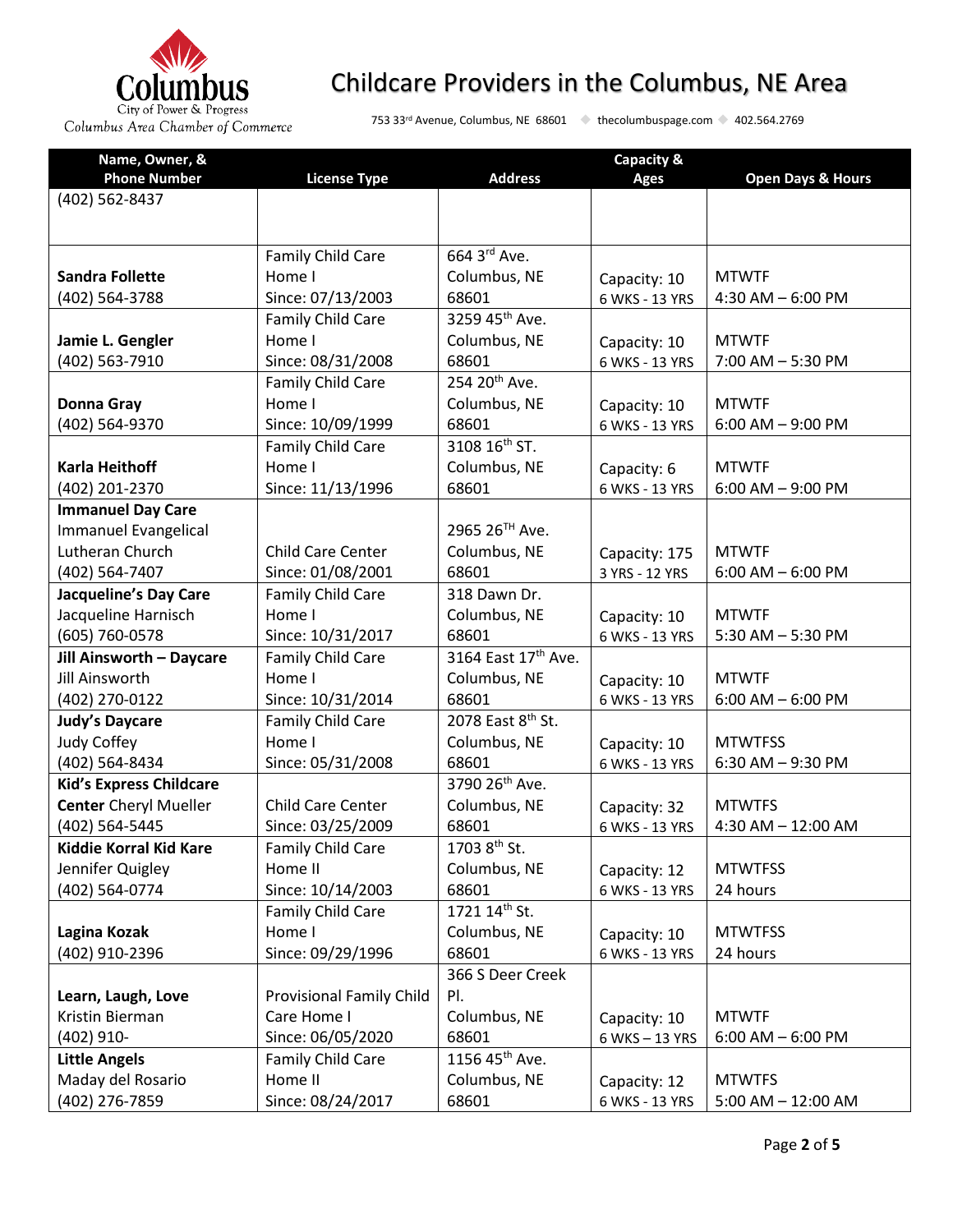

| Name, Owner, &                   |                                 |                              | Capacity &     |                              |
|----------------------------------|---------------------------------|------------------------------|----------------|------------------------------|
| <b>Phone Number</b>              | <b>License Type</b>             | <b>Address</b>               | <b>Ages</b>    | <b>Open Days &amp; Hours</b> |
| <b>Little Angels Preschool</b>   |                                 |                              |                |                              |
| and Daycare                      |                                 | 1719 6 <sup>th</sup> St.     |                |                              |
| St. Anthony's Church             | Child Care Center               | Columbus, NE                 | Capacity: 80   | <b>MTWTF</b>                 |
| (402) 564-4767                   | Since: 08/22/2002               | 68601                        | 2 YRS - 13 YRS | $6:00$ AM $-6:00$ PM         |
| <b>Little Laughs Childcare</b>   | <b>Provisional Family Child</b> | 2304 29th St.                |                |                              |
| Angela Smith                     | Care Home II                    | Columbus, NE                 | Capacity: 12   | <b>MTWTF</b>                 |
| (402) 910-0353                   | Since: 05/01/2019               | 68601                        | 6 WKS - 13 YRS | $5:00$ AM $-6:00$ PM         |
|                                  |                                 | 3105 25™ St.                 |                |                              |
| Little Messengers, Inc.          | <b>Child Care Center</b>        | Columbus, NE                 | Capacity: 110  | <b>MTWTF</b>                 |
| (402) 562-8400                   | Since: 03/31/2018               | 68601                        | 6 WKS - 13 YRS | $5:30$ AM $-6:00$ PM         |
|                                  |                                 | 3902 Howard Blvd.            |                |                              |
| Little Steps Childcare, LLC      | Child Care Center               | Columbus, NE                 | Capacity: 64   | <b>MTWTF</b>                 |
| (402) 564-6363                   | Since: 09/24/2018               | 68601                        | 6 WKS - 13 YRS | $5:30$ AM $- 7:00$ PM        |
|                                  | Family Child Care               | 1028 3rd St.                 |                |                              |
| <b>Cindy Loeffler</b>            | Home I                          | Columbus, NE                 | Capacity: 10   | <b>MTWTF</b>                 |
| (402) 564-9624                   | Since: 04/30/2014               | 68601                        | 6 WKS - 13 YRS | $6:00$ AM $-6:00$ PM         |
|                                  | Family Child Care               | 2728 31st St.                |                |                              |
| <b>Alicia Lopez</b>              | Home II                         | Columbus, NE                 | Capacity: 12   | <b>MTWTFSS</b>               |
| (402) 270-2793                   | Since: 04/30/2019               | 68601                        | 6 WKS - 13 YRS | 5:30 AM - 10:30 PM           |
| <b>Mandy's Munchkin's</b>        |                                 |                              |                |                              |
| <b>Daycare</b>                   | Family Child Care               | 415 Dawn Dr.                 |                |                              |
| Amanda Wemhoff                   | Home II                         | Columbus, NE                 | Capacity: 12   | <b>MTWTF</b>                 |
| (402) 910-8415                   | Since: 12/31/2016               | 68601                        | 6 WKS - 13 YRS | 5:30 AM - 7:30 PM            |
| <b>Melissa's Miles of Smiles</b> |                                 |                              |                |                              |
| <b>Daycare</b>                   | Family Child Care               | 441 Dawn Dr.                 |                |                              |
| Melissa Bishop                   | Home I                          | Columbus, NE                 | Capacity: 10   | <b>MTWTF</b>                 |
| (308) 390-0608                   | Since: 07/31/2019               | 68601                        | 6 WKS - 12 YRS | $6:00$ AM $-5:30$ PM         |
|                                  | Family Child Care               | 17127 265 <sup>th</sup> Ave. |                |                              |
| Alena M. Micek                   | Home I                          | Columbus, NE                 | Capacity: 10   | <b>MTWTF</b>                 |
| (402) 276-6137                   | Since: 12/31/2013               | 68601                        | 6 WKS - 12 YRS | 6:30 AM - 5:30 PM            |
|                                  | Family Child Care               | 2875 Air Vista Dr.           |                |                              |
| Debbie J. Micek                  | Home I                          | Columbus, NE                 | Capacity: 10   | <b>MTWTF</b>                 |
| (402) 563-3977                   | Since: 07/25/2007               | 68601                        | 6 WKS - 13 YRS | $6:00$ AM $-6:00$ PM         |
| Miss B's Daycare                 | Family Child Care               | 4617 18 <sup>th</sup> St.    |                |                              |
| Stephanie Brewster               | Home I                          | Columbus, NE                 | Capacity: 10   | <b>MTWTF</b>                 |
| (402) 770-6485                   | Since: 10/31/2019               | 68601                        | 6WKS - 13 YRS  | $6:00$ AM $-6:00$ PM         |
| <b>Montgomery Daycare</b>        | Family Child Care               | 78 Cottonwood Dr.            |                |                              |
| Renee M. Montgomery              | Home I                          | Columbus, NE                 | Capacity: 10   | <b>MTWTF</b>                 |
| (402) 564-5316                   | Since: 10/31/2011               | 68601                        | 6 WKS - 13 YRS | 24 hours                     |
|                                  | Family Child Care               | 3062 41st Ave.               |                |                              |
| Ramona E. Nebuda                 | Home I                          | Columbus, NE                 | Capacity: 10   | <b>MTWTF</b>                 |
| (402) 564-3887                   | Since: 07/31/2008               | 68601                        | 6 WKS - 13 YRS | $7:00$ AM $-6:00$ PM         |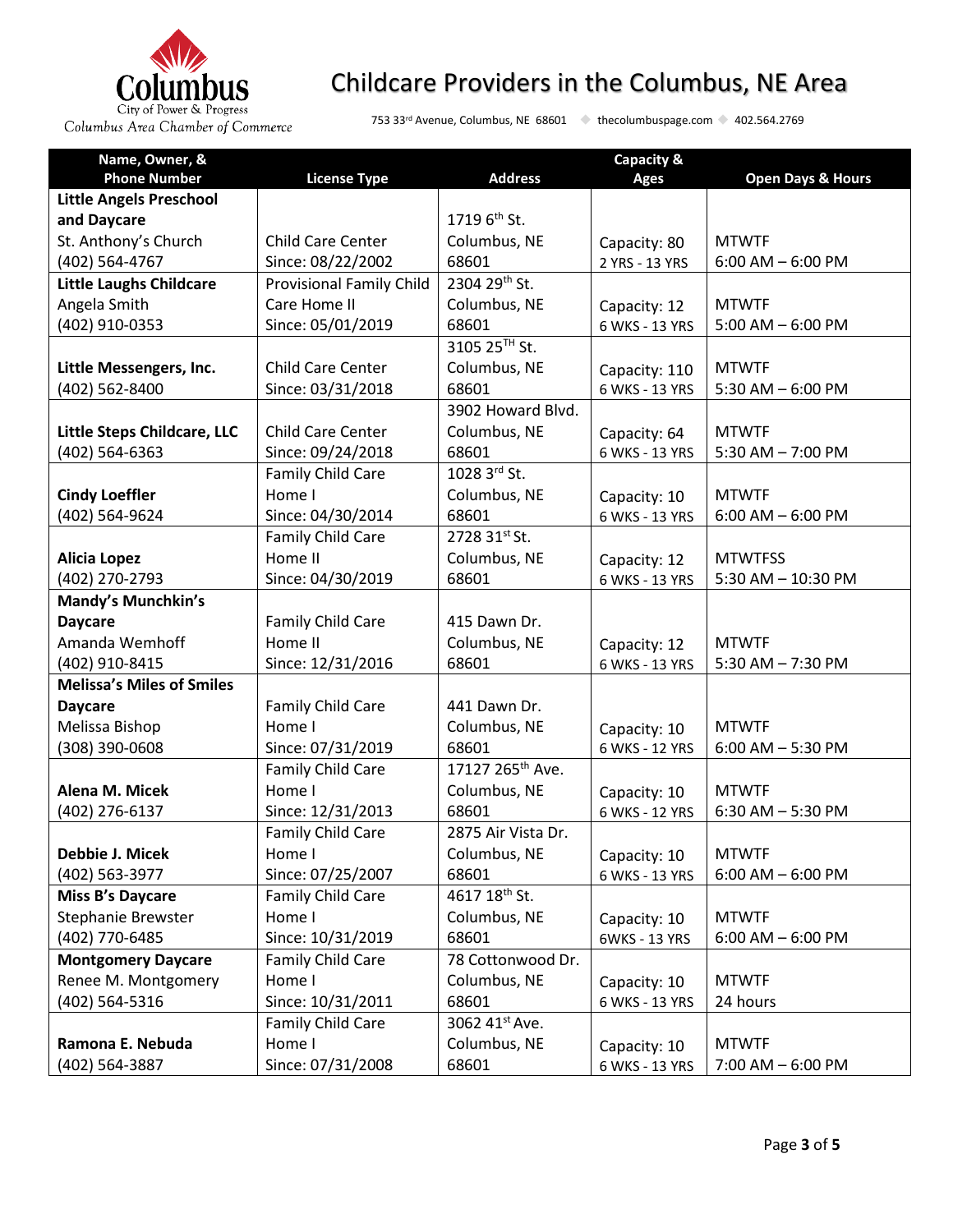

| Name, Owner, &                   |                       |                             | Capacity &     |                              |
|----------------------------------|-----------------------|-----------------------------|----------------|------------------------------|
| <b>Phone Number</b>              | <b>License Type</b>   | <b>Address</b>              | <b>Ages</b>    | <b>Open Days &amp; Hours</b> |
| <b>Nikki's Family Daycare</b>    | Family Child Care     | 3775 30th Ave.              |                |                              |
| Nicole Renee Grant               | Home II               | Columbus, NE                | Capacity: 12   | <b>MTWTF</b>                 |
| (402) 564-3412                   | Since: 06/08/2012     | 68601                       | 6 WKS - 13 YRS | 7:30 AM - 5:30 PM            |
| <b>Platte Center Elementary</b>  |                       |                             |                |                              |
| Lakeview Community               | School Age Only Child | 155 Platte St.              |                |                              |
| <b>Schools</b>                   | Care Center           | Platte Center, NE           | Capacity: 29   | <b>MTWTF</b>                 |
| (402) 246-3465                   | Since: 12/31/2014     | 68653                       | 5 YRS - 13 YRS | 11:00 AM - 6:00 PM           |
|                                  | Family Child Care     |                             |                |                              |
| Ashli N. Porter                  | Home I                | 1515 7 <sup>th</sup> St.    | Capacity: 10   | <b>MTWTF</b>                 |
| (402) 310-8024                   | Since: 08/31/2013     | Columbus, NE                | 6 WKS - 13 YRS | $7:00$ AM $-6:00$ PM         |
|                                  |                       | 3976 Lost Creek             |                |                              |
|                                  | Family Child Care     | Dr.                         |                |                              |
| Gerri L. Putnam                  | Home I                | Columbus, NE                | Capacity: 10   | <b>MTWTF</b>                 |
| (402) 564-8963                   | Since: 12/31/2012     | 68601                       | 6 WKS - 10 YRS | 6:30 AM $-$ 6:00 PM          |
|                                  | Family Child Care     | 2806 31st St.               |                |                              |
| <b>Bonnie L. Schroeder</b>       | Home I                | Columbus, NE                | Capacity: 10   | <b>MTWTF</b>                 |
| (402) 564-2944                   | Since: 05/22/2006     | 68601                       | 6 WKS - 13 YRS | $6:30$ AM $-5:30$ PM         |
| <b>Scribbles N' Giggles</b>      |                       |                             |                |                              |
| <b>Childcare</b>                 | Family Child Care     | 2773 N Park Ln.             |                |                              |
| Tanisha Leigh                    | Home I                | Columbus, NE                | Capacity: 10   | <b>MTWTF</b>                 |
| (402) 992-1499                   | Since: 12/31/2016     | 68601                       | 6 WKS - 13 YRS | 6:30 AM - 5:30 PM            |
| <b>Shell Creek After School</b>  |                       |                             |                |                              |
| Prog.                            |                       |                             |                |                              |
| Lakeview Community               | School-Age-Only Child | 16786 280 <sup>th</sup> St. |                |                              |
| Schools                          | Care Center           | Columbus, NE                | Capacity: 50   | <b>MTWTF</b>                 |
| (402) 564-8008                   | Since: 12/31/2014     | 68601                       | 5 YRS - 13 YRS | $1:00$ PM $-6:00$ PM         |
| <b>Shelly's Daycare</b>          | Family Child Care     | 3855 33rd Ave.              |                |                              |
| <b>Shelly Moore</b>              | Home I                | Columbus, NE                | Capacity: 10   | <b>MTWTF</b>                 |
| (402) 910-3065                   | Since: 03/31/2018     | 68601                       | 6 WKS - 13 YRS | $6:30$ AM $-6:00$ PM         |
|                                  | Family Child Care     |                             |                |                              |
| Patti Sliva                      | Home I                | 701 W Main                  | Capacity: 10   | <b>MTWTFSS</b>               |
| (402) 920-1958                   | Since: 02/29/2008     | Humphrey, NE 68642          | 6 WKS - 13 YRS | 24 hours                     |
| St. Bonaventure's                |                       | 1604 15 <sup>th</sup> St.   |                |                              |
| <b>Childcare Center</b>          | Child Care Center     | Columbus, NE                | Capacity: 70   | <b>MTWTF</b>                 |
| (402) 564-9338                   | Since: 09/20/1997     | 68601                       | 3 YRS - 13 YRS | $6:00$ AM $-6:00$ PM         |
| <b>St. Francis Little Saints</b> |                       |                             |                |                              |
| <b>Daycare</b>                   |                       | 601 Elm St.                 |                |                              |
| St. Francis Catholic Church      | Child Care Center     | Humphrey, NE                | Capacity: 55   | <b>MTWTFSS</b>               |
| (402) 923-0585                   | Since: 10/31/2011     | 68642                       | 6 WKS - 13 YRS | $6:00$ AM $-6:30$ PM         |
| <b>St. Isidore After School</b>  |                       |                             |                |                              |
| Prog.                            |                       | 3921 20 <sup>th</sup> St.   |                |                              |
| St. Isidore Church               | Child Care Center     | Columbus, NE                | Capacity: 100  | <b>MTWTF</b>                 |
| (402) 563-2305                   | Since: 10/31/2009     | 68601                       | 3 YRS - 13 YRS | 7:00 AM - 5:30 PM            |